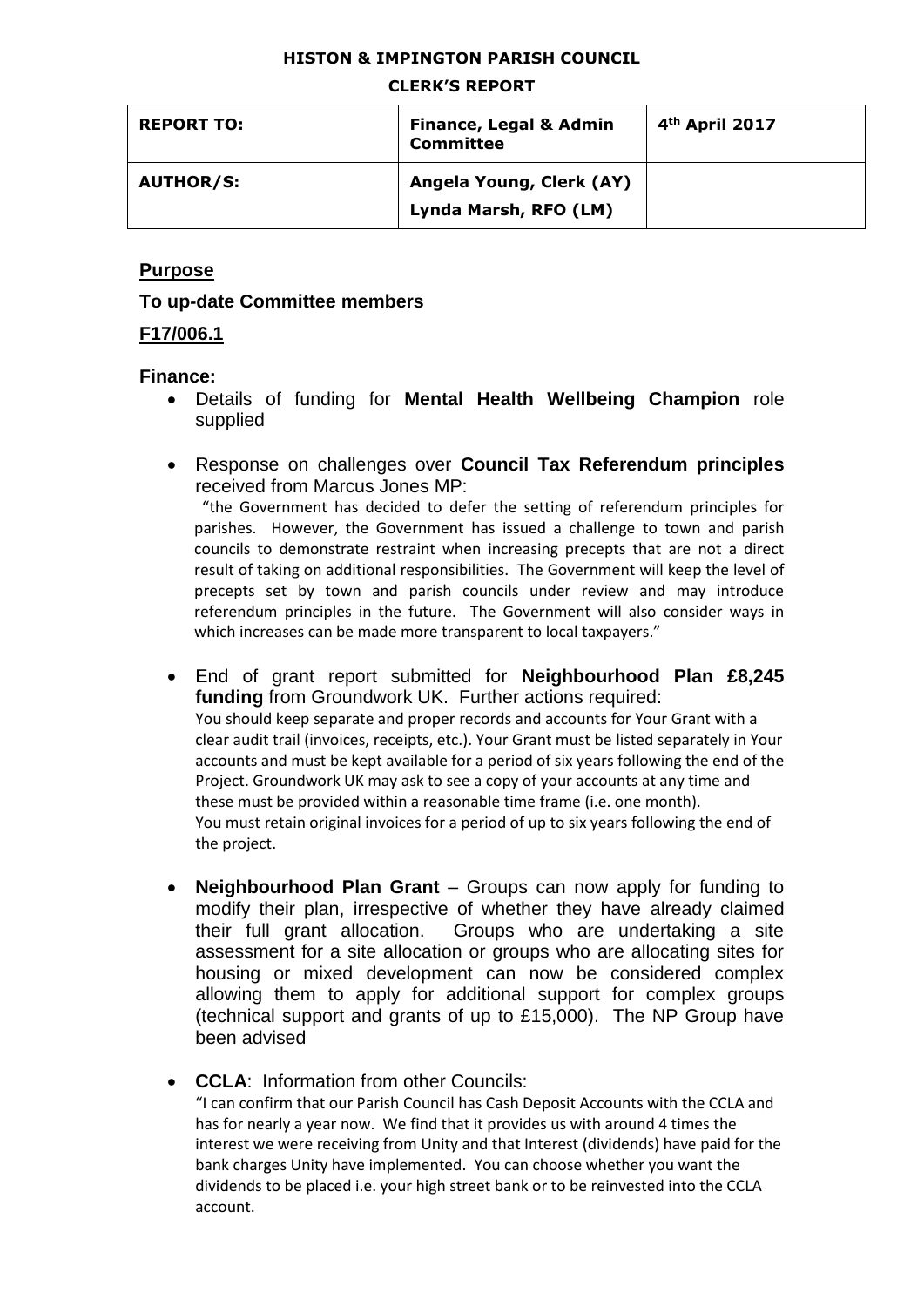We are looking at the deposit fund for a longer term investment, but this has not been finalised. Be aware that should you look at a deposit fund, you need to seek independent financial advice and show that you have done this. It is not that easy to find someone who the CCLA accept or is willing to do this."

- **Grant funding service** Threadgold Consultants Ltd details of service available
- **Fieldstead Road Fencing** Recreation Committee wished to highlight indicative costs to replace the fence from MUGA to New Road with 2.4m 'weld-mesh' - £14,000. No specific budget, grants may be applicable
- **Current interest rates and Bank balances** 31 March 2017 supplied by RFO:

| <b>Bank Account</b>                       | <b>Balance</b> | <b>Interest Rate</b> | <b>Notes</b>                                                                                                                                                                          |
|-------------------------------------------|----------------|----------------------|---------------------------------------------------------------------------------------------------------------------------------------------------------------------------------------|
| Scottish Widows                           | 24,216.77      | 0.15%<br>(was 0.4%)  |                                                                                                                                                                                       |
| <b>Barclays</b>                           | 7,312.16       |                      |                                                                                                                                                                                       |
| Cambridge & Counties                      | 417,257.66     | 1.5%<br>(was 1.75%)  | They advise the top rate<br>elsewhere on similar terms is<br>1.25%<br>Record annual growth figures<br>published 6 March 2017 77%<br>increase on profit before tax on<br>previous year |
| <b>Cambridge Building</b><br>Society      | 359,457.93     | 0.5%<br>(was 0.75%)  |                                                                                                                                                                                       |
| <b>Rainbow Saver</b>                      | 10.66          |                      |                                                                                                                                                                                       |
| Unity Trust Bank                          | 32,312.56      |                      |                                                                                                                                                                                       |
| <b>TOTAL INCLUDING</b><br>£100 PETTY CASH | £840,667.74    |                      |                                                                                                                                                                                       |

#### **Legal:**

• Info received on obligations under the **Publicity Code** re newsletters:

The Publicity Code sets out 7 key principles for local authority publicity. It notes any publicity should:

- be lawful
- be cost-effective
- be objective
- be even-handed
- be appropriate
- have regard to equality and diversity
- be issued with care during periods of heightened sensitivity

In 2011, the Code of Recommended Practice on Local Authority Publicity – the Publicity Code - was updated, and approved by Parliament, to make clear that no council newspaper or magazine should be published more than 4 times a year.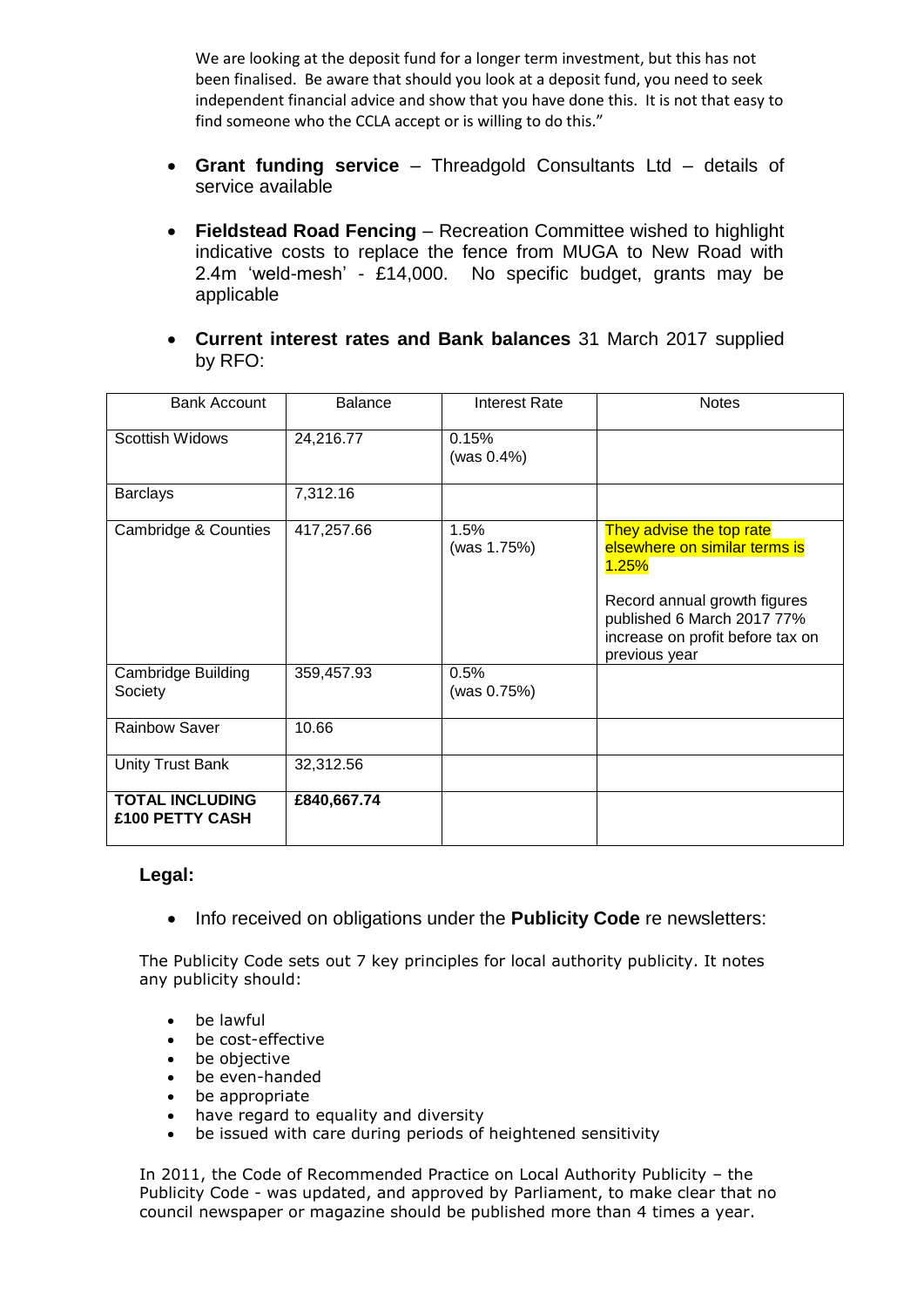The legislation on the Code was strengthened by the Local Audit and Accountability Act 2014.

• Info received on **Business Rates** system following release of Local Government Finance Bill:

The Bill introduces a number of changes to the Business Rates system. This includes the ability of Billing Authorities to offer discretionary relief on **all Public Toilets**

- **Insurance queries**. RFO has taken several queries to our Brokers Came & Co as and when raised by Councillors in relation to volunteer groups
- Details received from Norris & Fisher **insurance brokers** re Local Council Insurance policy provision

## **Administration:**

- **Health & Safety**: Staff were all trained in Health & Safety at Work 24 January 2017; Health & Safety Risk Assessment undertaken on use of Piaggio 27 January, all staff provided with information and instruction
- **Local Government Resource Centre** details of Governance Health Check offered nationally

04.04.17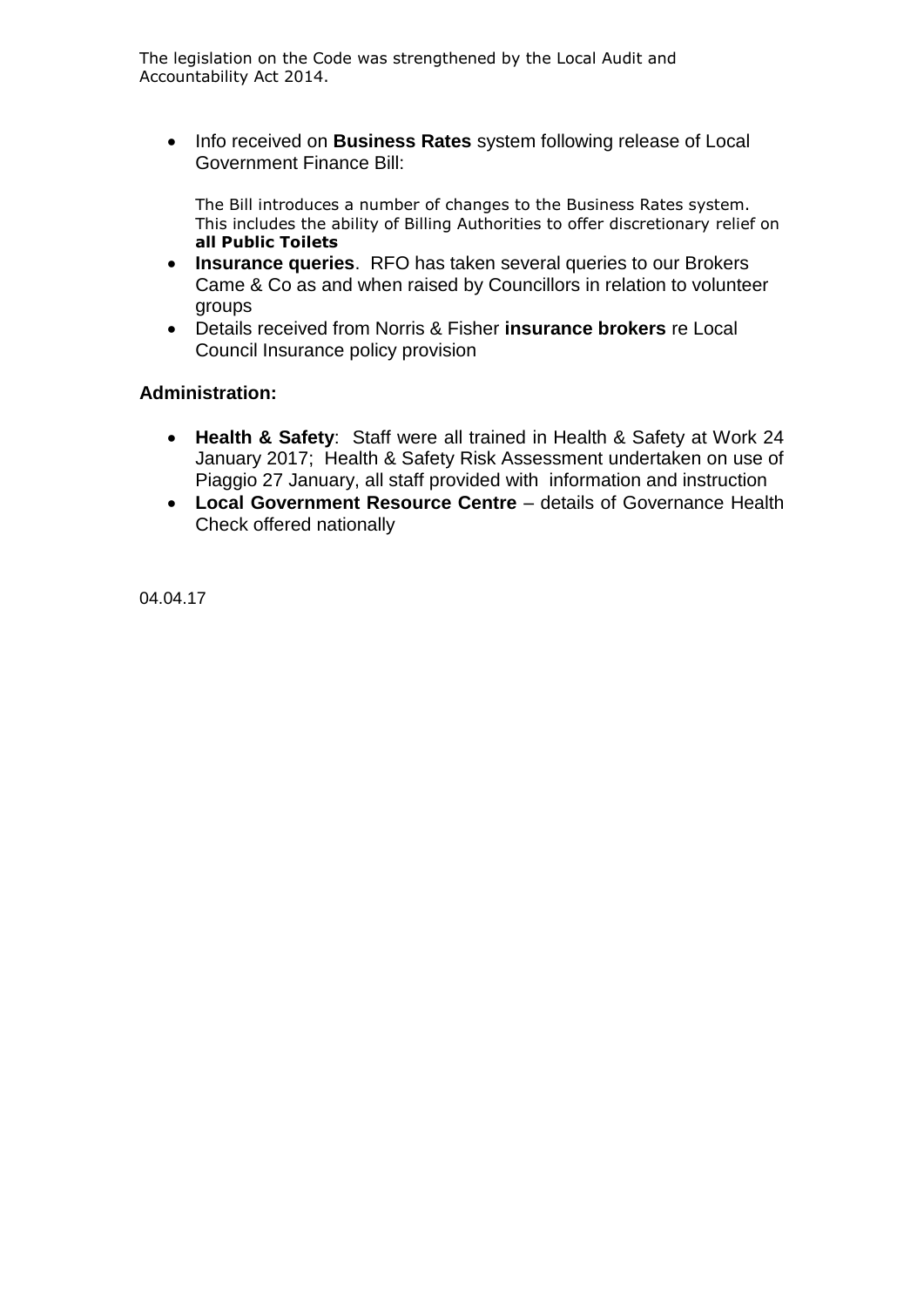#### **HISTON & IMPINGTON PARISH COUNCIL**

#### **FINANCE REPORT**

| <b>REPORT TO:</b> | <b>Finance, Legal &amp; Admin</b><br><b>Committee</b> | 4 April 2017 |
|-------------------|-------------------------------------------------------|--------------|
| <b>AUTHOR/S:</b>  | <b>Lynda Marsh, Office</b><br><b>Manager</b>          |              |

## **Purpose**

To list accounts paid by delegated approval, and payment of outstanding accounts

o Accounts paid by delegated approval – to note only:

| <b>Expenses</b>       |                                             |            |       |        |
|-----------------------|---------------------------------------------|------------|-------|--------|
| paid by DDR           |                                             |            |       |        |
| <b>Beneficiary</b>    | Description                                 | <b>Net</b> | Vat   | Gross  |
| <b>Before 1 April</b> |                                             |            |       |        |
| Barclaycard           | Cycle service, skip, Youth Club trip (£252) | 561.79     | 47.56 | 609.35 |
|                       | income applies)                             |            |       |        |
| Unity Bank            | Quarterly service charge                    | 18.00      |       | 18.00  |
| Sharp - Copy IT       | Copier readings Dec / Jan                   | 124.35     | 24.87 | 149.22 |
| <b>After 1 April</b>  |                                             |            |       |        |
| London Fuel Ltd       | Unleaded fuel                               | 30.47      | 6.10  | 36.57  |
| Total                 |                                             | 734.61     | 78.53 | 813.14 |

| <b>Expenses paid</b><br>by cheque |                                                                                  |            |     |       |
|-----------------------------------|----------------------------------------------------------------------------------|------------|-----|-------|
| <b>Beneficiary</b>                | Description                                                                      | <b>Net</b> | Vat | Gross |
| <b>Before 1 April</b>             |                                                                                  |            |     |       |
| D W Payne                         | Expenses - investigation of covenants on Jnr<br>School land - Land registry fees | 9.00       |     | 9.00  |
| <b>Total</b>                      |                                                                                  | 9.00       |     | 9.00  |

| <b>Expenses paid</b><br>by BACS |                                                    |          |        |          |
|---------------------------------|----------------------------------------------------|----------|--------|----------|
| <b>Beneficiary</b>              | Description                                        | Net      | Vat    | Gross    |
| <b>Before 1 April</b>           |                                                    |          |        |          |
| Sarah Cloughly                  | Youth Worker - Babysitting course, level<br>1 work | 345.00   |        | 345.00   |
| Pauline Reay                    | Youth - Yoga Instructor                            | 150.00   | ۰      | 150.00   |
| Luke Harnwell                   | Youth - HFC youth lounge                           | 60.00    |        | 60.00    |
| A C Cowley                      | Youth – refreshments                               | 16.00    |        | 16.00    |
| Site &                          | Weld lock to cricket nets, repairs to leaf         | 171.00   | 34.20  | 205.20   |
| Maintenance                     | blower                                             |          |        |          |
| <b>Iliffe Print</b>             | <b>Newsletter</b>                                  | 550.24   |        | 550.24   |
| <b>ESPO</b>                     | Cupboard for youth equipment, office<br>supplies   | 207.83   | 41.55  | 249.38   |
| Lloyds of                       | Gang mowers n- repairs, new cylinder               | 1,218.45 | 243.69 | 1,462.14 |
| Letchworth                      | and service                                        |          |        |          |
| Eastern Tree                    | Tree works – H/Park, Copse, Coppice,               | 1,610.00 | 322.00 | 1,932.00 |
| Surgery                         | War Memorial                                       |          |        |          |
| <b>ESPO</b>                     | Additional litter grabbers, leaflet display        | 227.36   | 45.47  | 272.83   |
| <b>Total</b>                    |                                                    | 4,555.88 | 686.91 | 5,242.79 |

# **Accounts for approval:**

| <b>Expenses paid</b><br>by BACS |             |     |     |       |
|---------------------------------|-------------|-----|-----|-------|
| <b>Beneficiary</b>              | Description | Net | Vat | Gross |